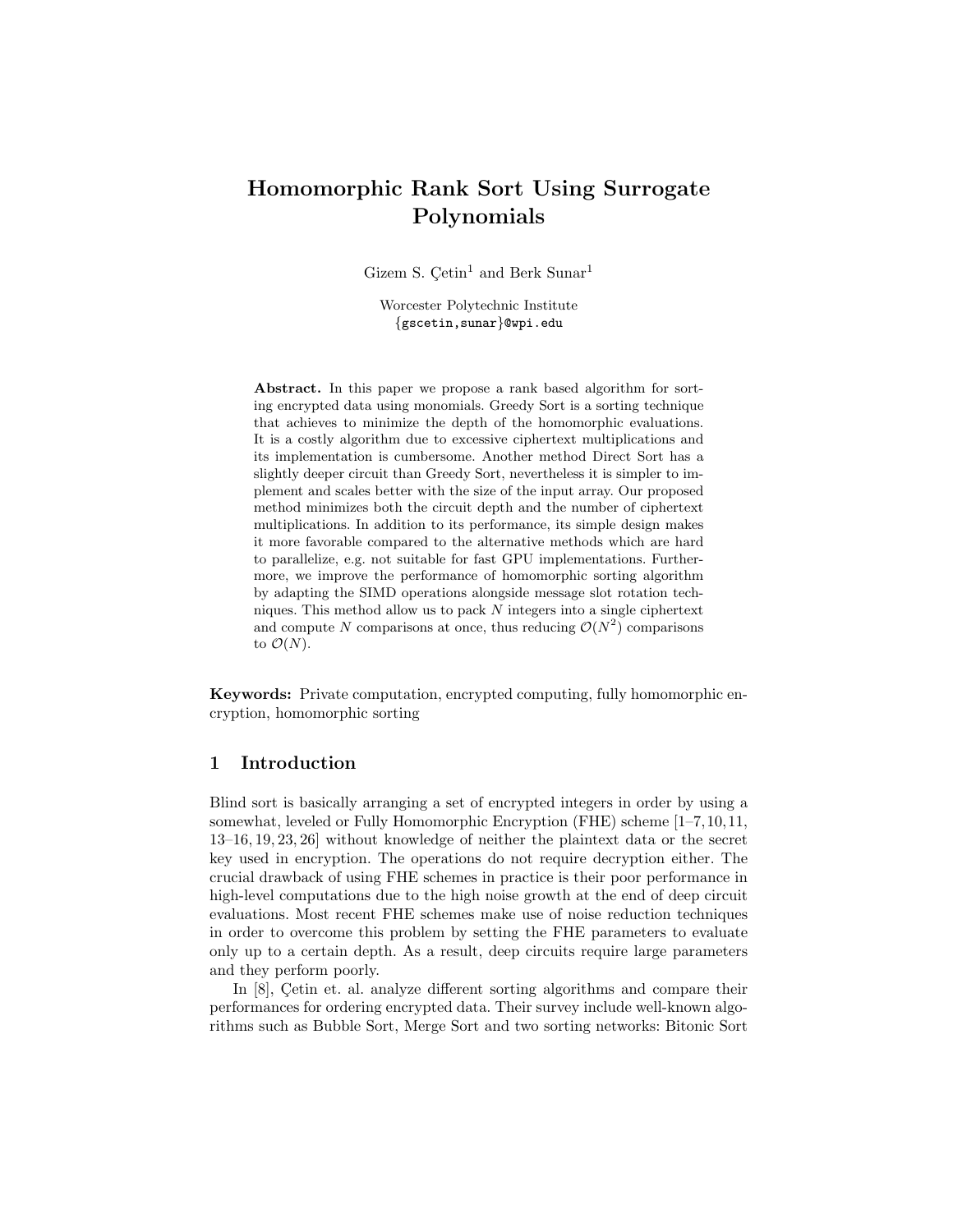#### 2 Gizem S. Cetin and Berk Sunar

and Odd-Even Merge Sort [21]. Due to the high depths of known algorithms, the authors propose two new depth-optimized methods: Greedy Sort and Direct Sort. Both of these algorithms require a circuit of depth  $\mathcal{O}(\log(N) + \log(\ell))$  where N is the number of elements and  $\ell$  is the bit-length of the elements. Other encrypted sorting works in the literature are of Chatterjee et al. [9] and Emmadi et al.'s [12]. In [9], the authors introduce a hybrid technique, i.e. Lazy Sort. This method first uses Bubble Sort to nearly sort the input elements. Then, the list is sorted again by using Insertion Sort. The authors claim that this method has better complexity than the worst case scenario. This is refuted by both [8] and [12]. Emmadi et al. implements and compares Bubble Sort, Insertion Sort, Bitonic Sort and Odd-Even Merge Sort in [12] and their observations are parallel with the analysis of [8]. Recently, Narumanchi et al. compared bitwise and integer-wise encryption within the context of comparison and sorting in [24]. Their analysis shows that it is more efficient to use bitwise encryption in terms of performance. All of the previous works still perform poorly in case of sorting a large data set. In the experiments, the largest  $N$  used is around 64.

The main contribution of this work is proposing an alternative way of sorting numbers by computing the Hamming weight of  $N$  bits with only  $N$  ciphertext multiplications. In comparison to our proposed method with  $\mathcal{O}(N)$  multiplications, Direct Sort and Greedy Sort require  $\mathcal{O}(N \log N)$  and  $\mathcal{O}(2^N)$  multiplications, respectively. Our algorithm implements Direct Sort method with the minimum number of operations. We observe that our proposed method is also a compact implementation of Greedy Sort. Therefore, it both minimizes the circuit depth and the number of homomorphic evaluations. Furthermore, efficient evaluation of the Hamming weight can be used in many other homomorphic applications. In addition to performance improvements, the proposed algorithm is easier to analyze and implement in comparison to previous methods. Even when batching is not applicable, the highly parallelizable nature of the algorithm makes it an efficient candidate for a GPU implementation. Our sorting method is generic and can be implemented with existing software libraries, e.g. HElib [20], SEAL [22].

Our second contribution is adapting Single-Instruction Multiple-Data (SIMD) idea from [25] and permutation technique from [17] to evaluate parallel homomorphic comparisons to sort the elements of a single set. In previous works, batching is used to sort separate number sets simultaneously. This results in not taking advantage of batching when there is only one set to be sorted. We propose placing the set elements into message slots of a single plaintext and using rotation method from [17] when across-slot computation is required. Gentry et.al. used this technique to evaluate an AES circuit homomorphically in [18]. This method requires key switching after every rotation. However we are able to reduce the number of comparisons from  $N^2$  to  $N/2$ .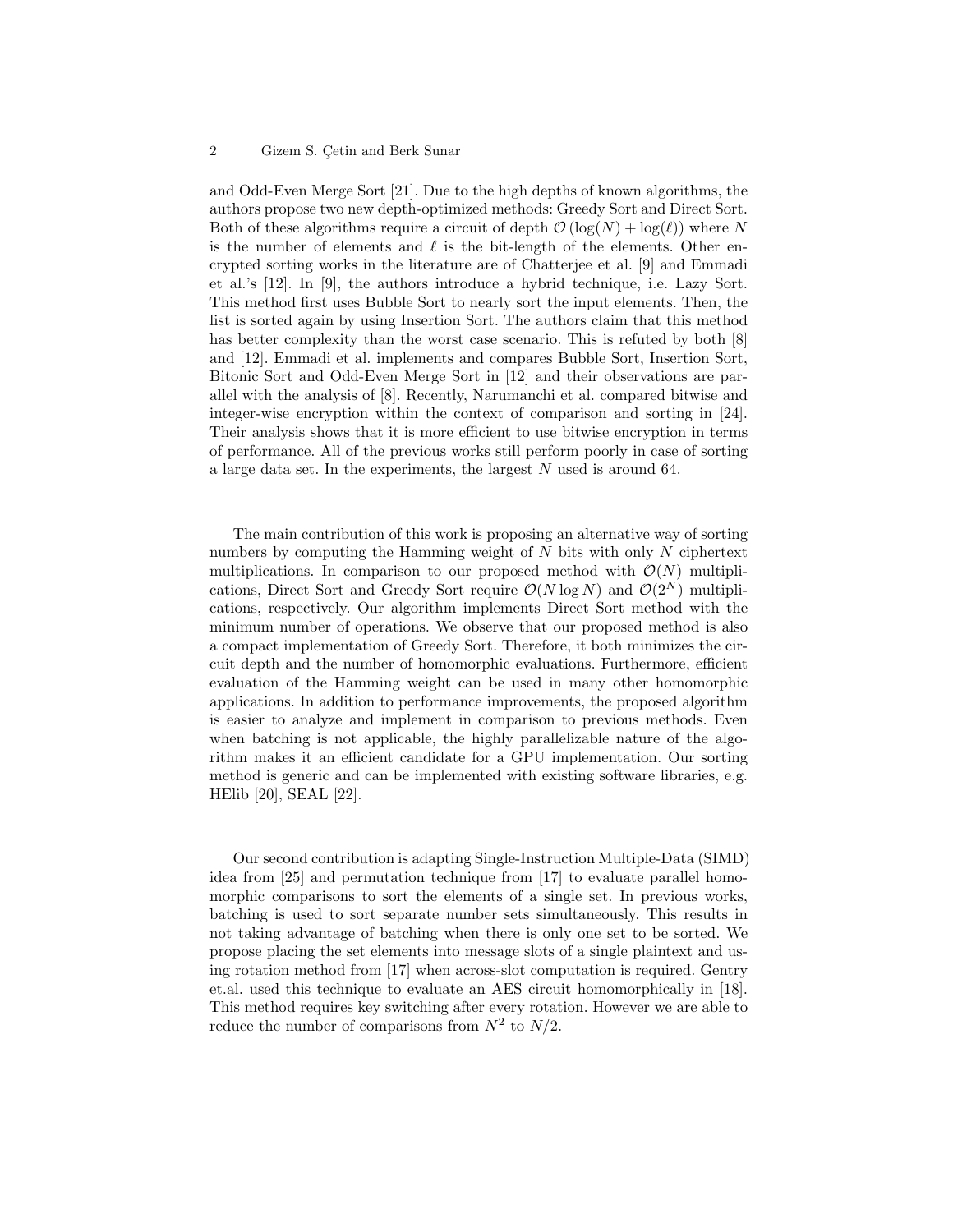### 2 Background

Following a similar notation to [17,18,25], we define the plaintexts with lowercase letters  $a \in A_p$ , batched plaintexts with Greek letters  $\alpha \in A_p$  and the ciphertexts with uppercase letters  $A \in \mathbb{A}_q$  where  $\mathbb{A}_p = \mathbb{Z}_p/\Phi_m(X)$  and  $\mathbb{A}_q = \mathbb{Z}_q/\Phi_m(X)$ . We use prime  $p, q$  in our scheme and  $\Phi_m(X)$  is the  $m^{\text{th}}$  cyclotomic polynomial. Given two ciphertexts  $A, B$  that are encrypted under an FHE scheme, computing  $A + B$  and  $A \times B$  in  $\mathbb{A}_q$  gives us encryptions of  $a + b$  and  $a \times b$  in  $\mathbb{A}_p$ .

When a number  $a$  has  $k$  base- $p$  digits, we use an array index notation to represent its digits  $[a_0, a_1, \dots, a_{k-1}]$  and  $a = \sum_{i=0}^{k-1} p^i a_i$ . An encryption of a would be a vector of ciphertexts with encryptions of its digits, i.e.  $[A_0, A_1, \cdots, A_{k-1}]$ . When there is a list of numbers, we use the double-indexed positioning with the first one being the number's position and the second one is for the digit's index. For instance, a plaintext  $\alpha_{i,j}$  is the j<sup>th</sup> digit of the i<sup>th</sup> number and similarly  $A_{i,j}$ is an encryption of the  $j^{\text{th}}$  digit of the  $i^{\text{th}}$  number.

### 2.1 Batching and Rotation of the Message Slots

From [25], we know that with specific parameters we can enable batching, a technique that is used for parallel evaluations in the message slots. For example, when we choose the cyclotomic polynomial with m that divides  $p<sup>d</sup> - 1$  with smallest such  $d$ , we have the factorization,

$$
\Phi_m(X) = \prod_{i=1}^{\ell} F_i(X) \mod p
$$

where  $F_i$ 's are  $\ell = \phi(m)/d$  irreducible polynomials of degree d. Then we have the isomorphism in between the plaintext space and the  $\ell$  copies of  $\mathbb{F}_{p^d}$ .

$$
\mathbb{A}_p \cong \frac{\mathbb{F}_p \left[ X \right]}{F_1} \otimes \cdots \otimes \frac{\mathbb{F}_p \left[ X \right]}{F_\ell}
$$

We define a vector with  $\ell$  messages  $\boldsymbol{\alpha} = \langle \alpha_1, \cdots, \alpha_\ell \rangle$  with each  $\alpha_i$  belonging to the field  $\mathbb{L}_i = \frac{\mathbb{F}_p[X]}{F_i}$  $\frac{\mathbb{E}[X]}{F_i}$ . Applying inverse Chinese Remainder Theorem (CRT), we derive a single message in  $\mathbb{A}_p$ . We write this as:

$$
\alpha=\mathsf{CRT}^{-1}(\langle \alpha_1,\cdots,\alpha_\ell\rangle)
$$

with  $\alpha_i \in \mathbb{L}_i$  and  $\alpha \in \mathbb{A}_p$ . We say the plaintext has  $\ell$  message slots and each message is packed in a single slot. Additions and multiplications over CRT plaintexts will be evaluated in each slot due to the natural isomorphism. For example given another plaintext  $\beta = \text{CRT}^{-1}(\beta)$ , we have

$$
CRT(\alpha + \beta) = \langle \alpha_1 + \beta_1, \cdots, \alpha_\ell + \beta_\ell \rangle
$$
  

$$
CRT(\alpha \times \beta) = \langle \alpha_1 \times \beta_1, \cdots, \alpha_\ell \times \beta_\ell \rangle.
$$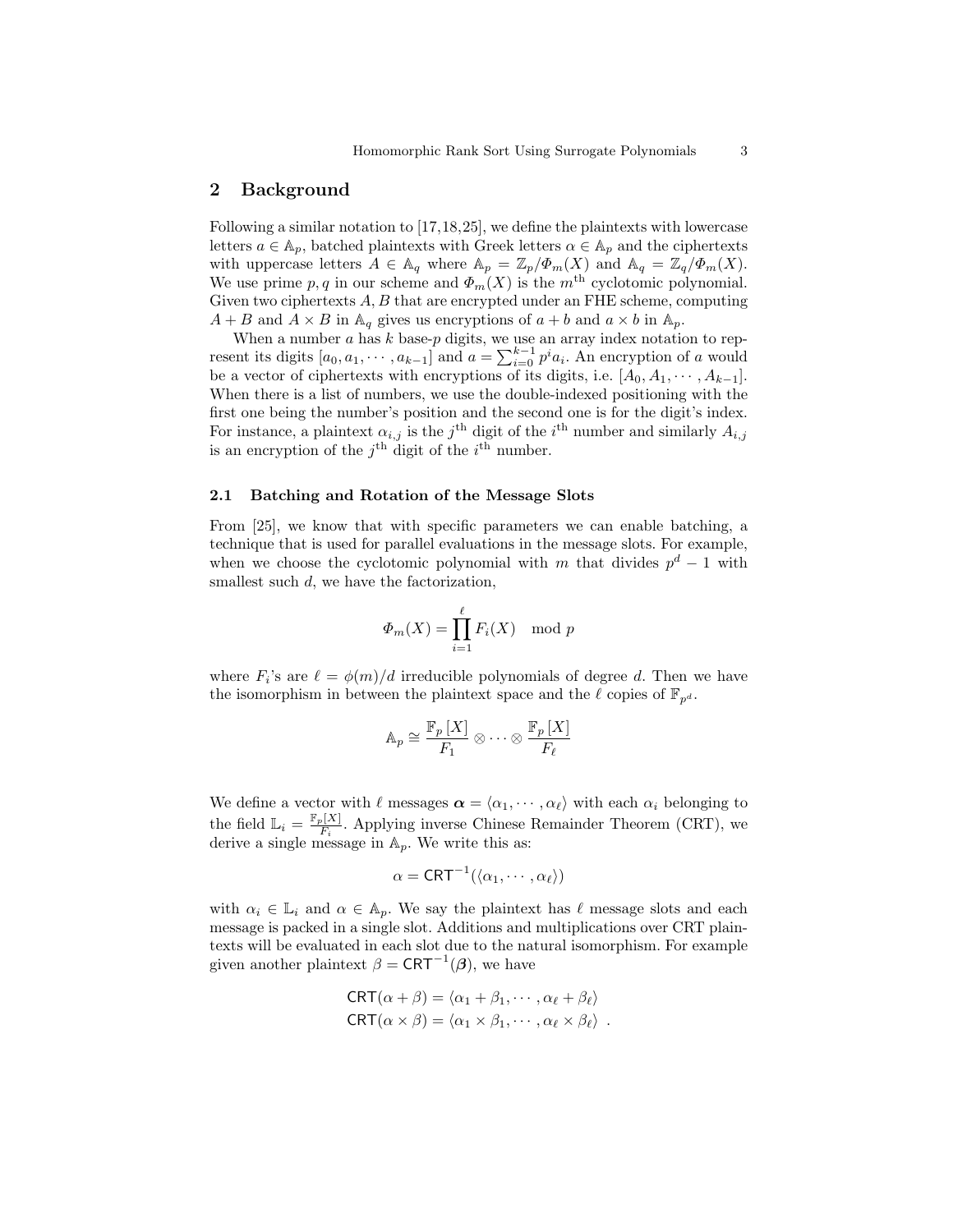with  $\alpha_i \star \beta_i \in \mathbb{L}_i$  and  $\star \in \{+, \times\}$ . In some applications, we need to do computation across message slots, i.e.  $\alpha_i \star \beta_j$  where  $i \neq j$ . To this end, we permute the message slots so that message  $i$  and message  $j$  aligns. Due to the relation in between the factors of the cyclotomic polynomial, the automorphism

$$
\kappa_g : \alpha(X) \longmapsto \alpha(x^g) \mod \Phi_m(X)
$$

for a g that is not a power of 2 in  $(\mathbb{Z}/m\mathbb{Z})^*$  with order  $\ell$  performs a permutation. To see why this works and for the underlying Galois field theory we refer readers to [17].

### 2.2 Problem Definition and Existing Algorithms

Encrypted Sorting Problem: Given an unordered set of encrypted elements  ${A_0, A_1, \dots, A_{N-1}}$ , we want to find an ordered set of encrypted elements  ${B_0, B_1 \cdots, B_{N-1}}$  where the decrypted list  ${b_0, \cdots, b_{N-1}}$  is a permutation of  $\{a_0, \dots, a_{N-1}\}\$  with nondecreasing order, i.e.  $b_0 \leq b_1 \leq \dots \leq b_{N-1}\$ .

In the following part of this section, we will briefly describe the previously proposed methods to solve the encrypted sorting problem. Before the algorithm descriptions, we shall define a comparator. In order to sort a set of elements, we need to be able to compare two numbers with respect to their magnitude. In [8], where the input elements are bitwise encrypted, this comparison is converted to a binary circuit as follows<sup>1</sup>:

$$
A \ll B = \sum_{i=0}^{k-1} (A_i \oplus 1) B_i \prod_{j=i+1}^{k-1} (A_j \oplus B_j \oplus 1)
$$
 (1)

where  $A_i, B_i$  are the encryptions of  $i^{\text{th}}$  bit of k bit numbers a and b, respectively. The decryption of  $A \leq B$  outputs a 1 if  $a \leq b$  and a 0 otherwise.

Greedy Sort In [8], authors propose Greedy Sort as an alternative method to classical sorting algorithms, due to its low circuit depth. However, due to the algorithm's exhaustive nature, the method is not efficient when implemented without optimizations. In this section, we describe the algorithm and later in Section 3, we propose our optimization that minimizes the total number of ciphertext multiplications.

Greedy Sort works by computing every possible permutation of the input set. In order to find the minimum element  $b_0$ , one needs to compare each  $a_i$  to every other element in the set. If it is smaller than all  $a_j$ s where  $i \neq j$ , then we can conclude it is the smallest element and set  $b_0 = a_i$ . Similarly, in order to find the next smallest element  $b_1$ , we need to compare every  $a_i$  to every other element and if it is smaller than all but one, then we know that it is the second

<sup>&</sup>lt;sup>1</sup> If the plaintext modulus p is initialized as 2, an XOR "⊕" operation is performed via addition. Otherwise,  $A \oplus B = A + B - 2(A \times B)$  and  $A \oplus 1 = 1 - A$ .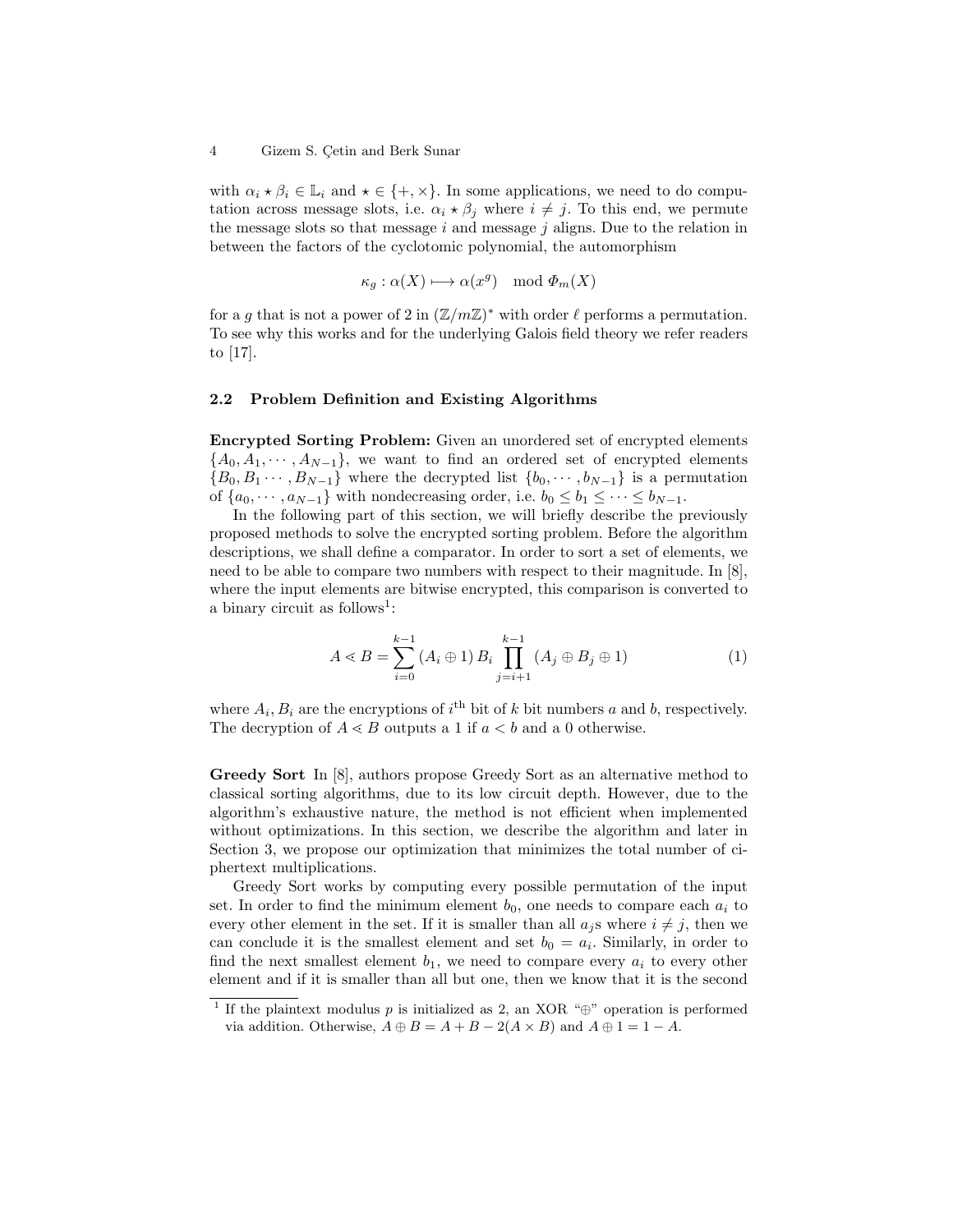minimum and set  $b_1 = a_i$ . We can follow the same idea until the last element of the sorted array  $b_{n-1}$  which is the maximum element is found.

This method requires comparison of every pair in the set, thus the initial step is to build a matrix  $M$  that holds the comparison outputs. Entries of this matrix, let them be  $M_{i,j}$ s are evaluated using the binary circuit given in Equation 1 such that  $M_{i,j} = A_i \ll A_j$ . Here, note that  $M_{i,j}$ s and  $M_{j,i}$ s naturally complement each other<sup>2</sup> and  $M_{i,i}$ s are always zero. Therefore  $M_{i,j}$ s are only evaluated for  $i < j$ . Given the comparison matrix, the ordered elements are computed as follows:

$$
B_r = \theta_{r,0}A_0 + \dots + \theta_{r,N-1}A_{N-1} = \sum_{i=0}^{N-1} \theta_{r,i}A_i
$$

where

$$
\theta_{r,i} = \sum_{\substack{k_1=0 \ k_1 \neq i}}^{N-r-1} M_{k_1,i} \cdots \sum_{\substack{k_r=k_{r-1}+1 \ k_r \neq i}}^{N-1} M_{k_r,i} \prod_{\substack{j=0 \ j \neq i}}^{N-1} M_{i,j} . \tag{2}
$$

 $\theta_{r,i}$  values can be seen as the binary place indicators or a decision flag that indicates whether the input  $A_i$  will be mapped to output  $B_r$ . In other words, if the input  $A_i$  has the rank r, it is an encrypted one. This requires computation of all  $\theta_{r,i}$ s for  $i, r = 0, \dots, N-1$ , thus making the method inefficient. The Greedy Sort algorithm steps can be seen in Appendix C of [8].

Direct Sort In the same work [8], the authors propose another low-depth method for sorting, i.e. Direct Sort. The algorithm implements Rank Sort in the homomorphic setting. The first step is constructing the same comparison matrix  $M$  as in Greedy Sort. Then, it computes the ranks by performing a column-wise summation of the entries of  $M$ . Since the elements of  $M$  are bits, the summation result gives the Hamming weights of the columns of  $M$ . It is implemented using a Wallace Tree of depth  $\mathcal{O}(\log_{3/2} N)$ . The challenge is having the rank values encrypted after this step. This requires an additional homomorphic equality check to place the elements in the output in an ordered manner. This equality check is performed on rank values which are  $log N$  bit numbers, hence requires a homomorphic evaluation of depth  $\log \log N$ . The method can be found in Algorithm 1 in [8].

# 3 Our Proposal: Polynomial Rank Sort

In a nutshell, the idea is to use the rank of an input as the degree of a monomial –which we call a *rank monomial*– and place the input element in the coefficient of the monomial.

 $\overline{\Delta^n M_{i,i} = M_{i,j}} \oplus 1$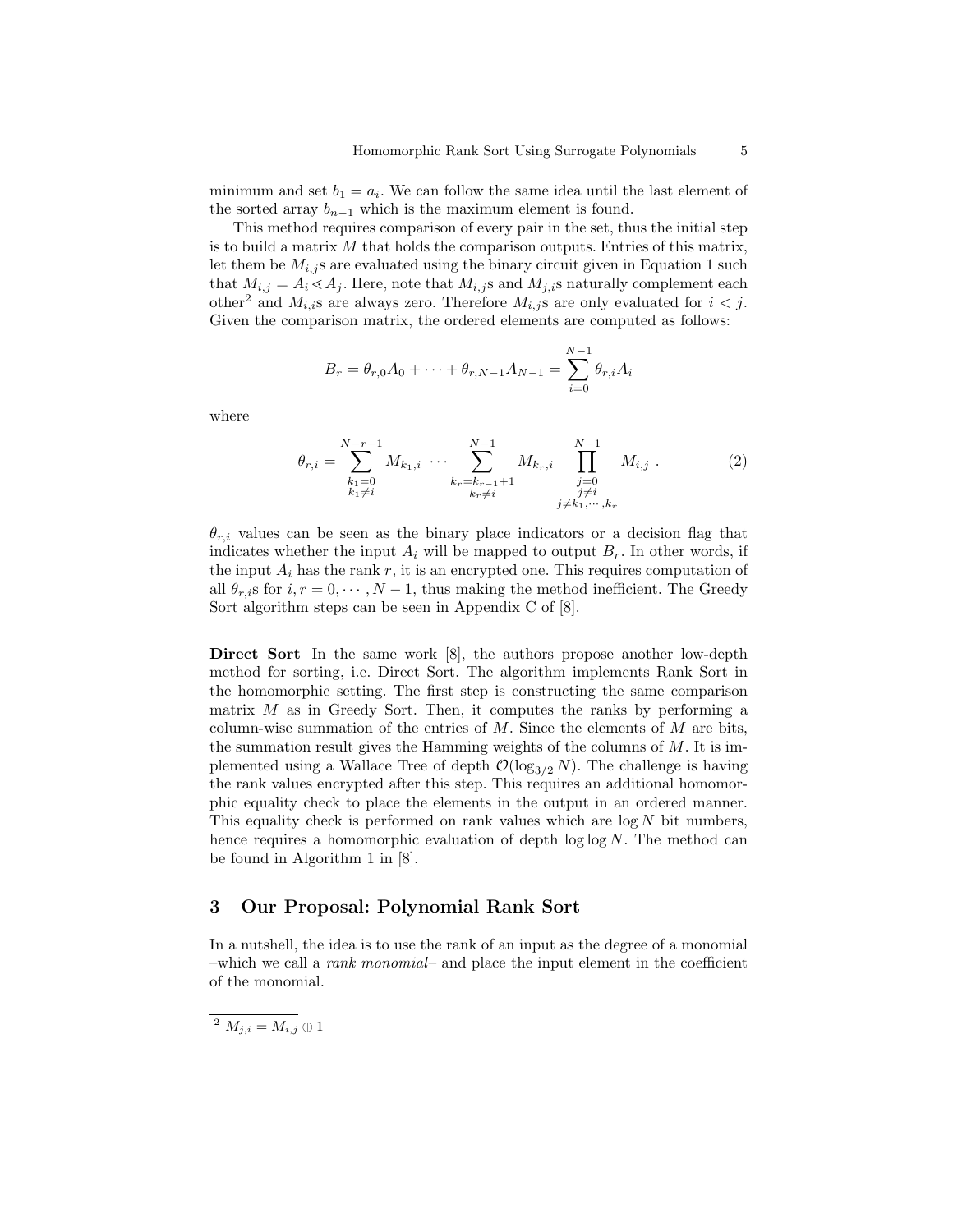**Definition.** Given an input set  $\{a_0, a_1, \dots, a_{N-1}\}\$  with N elements, let  $r_i$  be the rank of  $a_i$  in the set, we call  $\rho_i(x) = x^{r_i}$  the *rank monomial* of integer  $a_i$ .

**Claim.** If we can find the rank monomials  $\{x^{r_0}, x^{r_1}, \dots, x^{r_{N-1}}\}$  of all of the set elements, then we can have an output polynomial with input elements lined up in its coefficients with respect to their rank:

$$
b(x) = \sum_{i=0}^{N-1} a_i \rho_i(x) = \sum_{i=0}^{N-1} a_i x^{r_i}
$$
  
=  $b_0 + b_1 x + \dots + b_{N-1} x^{N-1}$ 

with  $b_0 \leq b_1 \leq \cdots \leq b_{N-1}$ .

Proof Sketch. To see why this works, note that the ranks of the inputs are a permutation of natural numbers in the range  $[0, N - 1]$ . Thus, there is a bijective mapping in between the  $i$  and  $r_i$  values. The same mapping gives us the ordered permutation of the input elements, i.e.  $b_{r_i} = a_i$ . Bijection ensures the exclusive positions of each input element in the output polynomial.

Challenge. Implementing this method on private data has two challenges: finding the ranks of encrypted inputs and placing the encrypted rank values in the exponent. In the following section, we propose a solution to this problem.

#### 3.1 Finding Rank Monomials

In order to show how the algorithm works, first we assume that the inputs are not encrypted. After demonstrating the steps of the method, we show how to implement it for encrypted data, i.e. by using only homomorphic operations.

We shortly describe the method as follows: For an N-element input set, we start by finding the zero-based rankings in each 2-subset, being either 0 or 1. We start by constructing surrogate monomials using these ranks. Then, we merge the subsets by performing polynomial multiplication among the surrogates. At the end, this gives us the rank monomials of each input element.

Initially, we consider the base case: an input set with only two elements  $\{a, b\}$ . We say the rank of a is  $r_a$  and rank of b is  $r_b$  with the rank monomials defined as:

$$
\rho_a(x) = x^{r_a}
$$
 and  $\rho_b(x) = x^{r_b}$ .

If, for instance, the input elements have the relation  $a < b$ , then we can write  $r_a = 0$  and  $r_b = 1$  and  $\rho_a = 1$ ,  $\rho_b = x$ , respectively.

Now, we include a third element  $c$  in the input set. In this case, the first step is to find the ranks in each 2-subset. We look at all two element subsets;  $\{a, b\}$ ,  ${a, c}$  and  ${b, c}$  and define the following surrogate monomials:

$$
\rho_{ab}(x) = x^{r_{ab}} \qquad \rho_{ba}(x) = x^{r_{ba}}
$$
  
\n
$$
\rho_{ac}(x) = x^{r_{ac}} \qquad \rho_{ca}(x) = x^{r_{ca}}
$$
  
\n
$$
\rho_{bc}(x) = x^{r_{bc}} \qquad \rho_{cb}(x) = x^{r_{cb}}
$$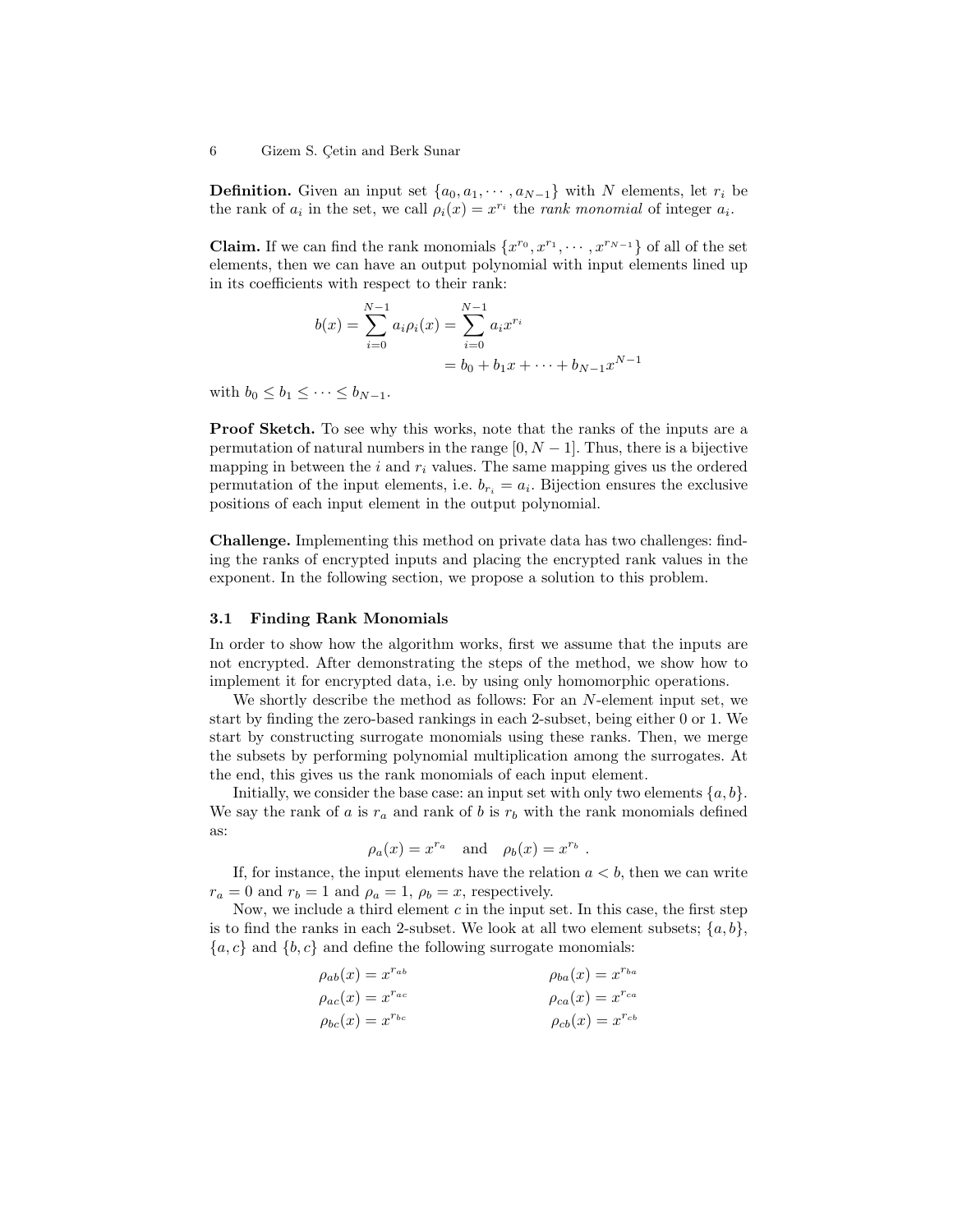where  $r_{ij}$  is the rank of input i in the 2-subset  $\{i, j\}$  and  $\rho_{ij}$  is the rank monomial of the same element in the same subset. The next step is merging two subsets to find the final rank monomials. Multiplying two surrogates adjusts the degree of the rank monomial depending on the subset-wise rank values. When we want to find the rank monomial for a particular input, we multiply each surrogate that is pertinent to that element:

$$
\rho_a = \rho_{ab} \cdot \rho_{ac} = x^{r_{ab} + r_{ac}}
$$

$$
\rho_b = \rho_{ba} \cdot \rho_{bc} = x^{r_{ba} + r_{bc}}
$$

$$
\rho_c = \rho_{ca} \cdot \rho_{cb} = x^{r_{ca} + r_{cb}}
$$

Following the previous example with  $a < b$ , we fix the following relations and the partial rank monomials for the set where  $c < a < b$ :

$$
a < b \Leftrightarrow \rho_{ab}(x) = 1, \ \rho_{ba}(x) = x
$$
  

$$
c < a \Leftrightarrow \rho_{ac}(x) = x, \ \rho_{ca}(x) = 1
$$
  

$$
c < b \Leftrightarrow \rho_{bc}(x) = x, \ \rho_{cb}(x) = 1
$$

Then the rank monomials will be:

$$
\rho_a = \rho_{ab} \cdot \rho_{ac} = x
$$

$$
\rho_b = \rho_{ba} \cdot \rho_{bc} = x^2
$$

$$
\rho_c = \rho_{ca} \cdot \rho_{cb} = 1
$$

If we examine the degrees of the monomials, we find that the ranks are:  $r_a = 1$ ,  $r_b = 2$  and  $r_c = 0$  which are consistent with the given relation  $c < a < b$ .

We now generalize this method to an N-element input set by defining the following surrogate monomials for each input element  $a_i$ :

$$
\rho_{ij}(x) = x^{r_{ij}} \tag{3}
$$

for all 2-subsets  $\{a_i, a_j\}$  that contain  $a_i$ , i.e.  $\forall j \in [0, N-1]$  and  $j \neq i$ . Then, computing the product of all the surrogates would carry the overall rank of  $a_i$ in the power of:

$$
\rho_i(x) = \prod_{\substack{j=0 \ j \neq i}}^{N-1} \rho_{ij}(x) . \tag{4}
$$

The degree of  $\rho_i(x)$  is the rank of  $a_i$  in the N-element set. This operation can be viewed as increasing the rank by one whenever an element  $a_i$  is larger than another element. In other words, it is counting the number of smaller elements, i.e. the rank of  $a_i$ .

Connection to Direct Sort This method is equivalent to summing the column entries of the comparison matrix  $M$ , i.e. computing the Hamming weights, as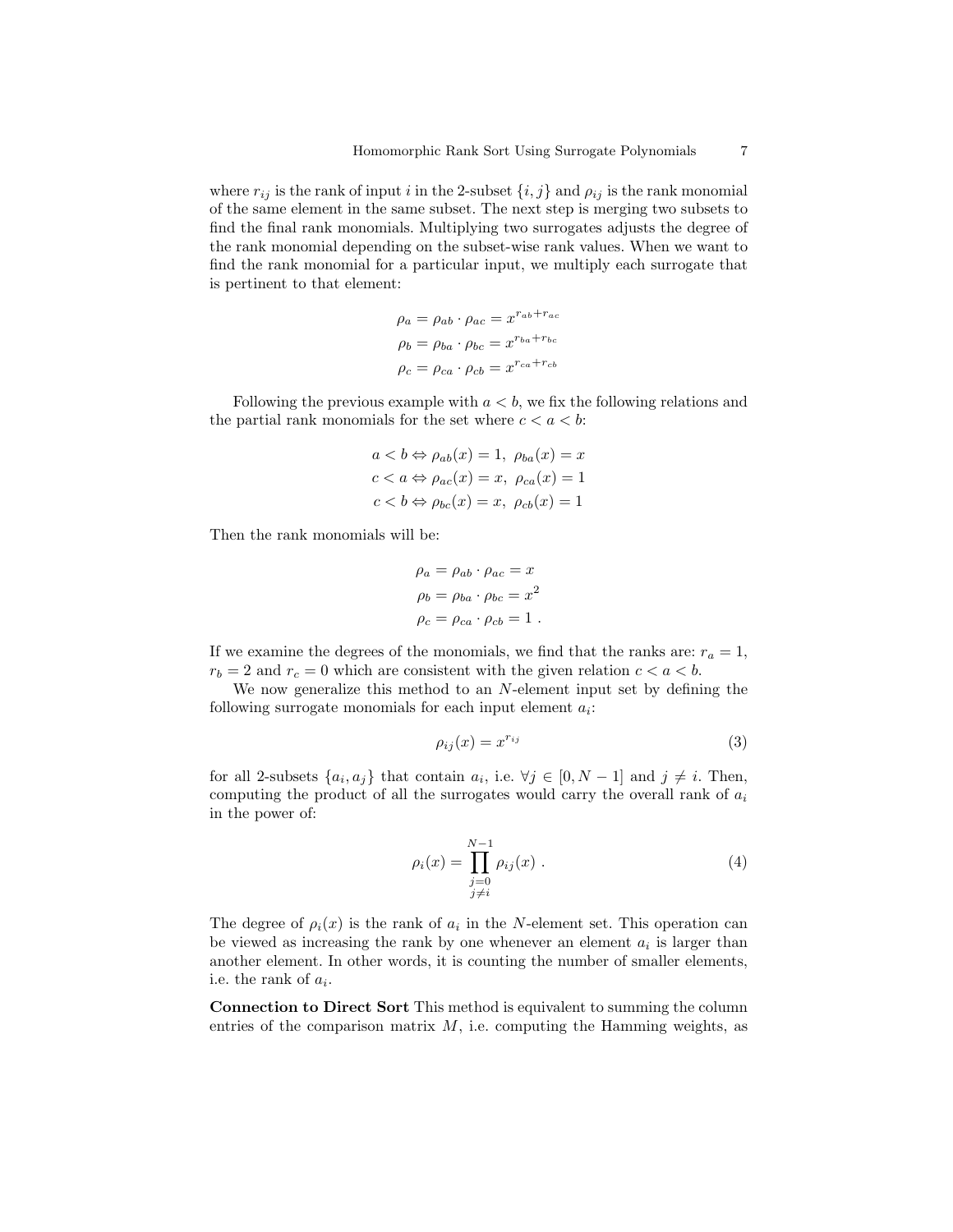#### 8 Gizem S. Cetin and Berk Sunar

performed in Direct Sort (see Algorithm 1 in [8]). In order to see this connection, we must first confirm that comparison matrix elements  $m_{ij}$  and 2-subset ranks  $r_{ij}$  complement each other. This is because  $m_{ij}$  is the Boolean output of the comparison  $a_i < a_j$ , which is 1 if and only if  $a_i$  is smaller than  $a_j$ . However  $r_{ij}$ is 0 in this case, since it is the smallest element in the same 2-set. Hence,  $r_{ij}$ and  $m_{ij}$  complement each other and we can assert that  $r_{ij} = m_{ji}$ . We expand the product as in Equation 5 and notice that the summation in the exponent is equivalent to the Hamming weight of the columns of M.

$$
\rho_i(x) = \prod_{\substack{j=0 \ j \neq i}}^{N-1} x^{r_{ij}} = x^{\sum_{j=0}^{N-1} r_{ij}} = x^{\sum_{j=0}^{N-1} m_{ji}} \tag{5}
$$

Until now, we have showed that we can find the rank monomials given the base case surrogates by applying polynomial multiplication. In the following section we describe how to apply this method to encrypted input sets.

### 3.2 Finding Rank Monomials in the Encrypted Domain

In the encrypted domain, we have a set of N encrypted numbers  $\{A_0, A_1, \dots, A_{N-1}\}$ by utilizing an FHE scheme. Recall that the first step of the proposed algorithm constructs the surrogates for all 2-subsets as in Equation 3. This requires finding the encrypted rank  $R_{ij}$  in set  $\{A_i, A_j\}$ . Hence we use the comparison circuit from Equation 1 and compute the encrypted rank of  $a_i$  as:

$$
R_{ij} = 1 - (A_i \lessdot A_j)
$$

Using this value, we can set the base case surrogate monomial using the following operation that requires arithmetic suitable for homomorphic evaluation:

$$
P_{ij}(x) = 1 - R_{ij} + R_{ij} \cdot x \tag{6}
$$

Rechecking the base case example with  $a < b$ , we can confirm that<sup>3</sup>;

$$
\begin{aligned} A &\lessdot B = \llbracket 1 \rrbracket \\ R_{ab} &\equiv \llbracket 0 \rrbracket \\ P_{ab}(x) &\equiv 1 - \llbracket 0 \rrbracket + \llbracket 0 \rrbracket x \end{aligned} \hspace{1.5cm} \begin{aligned} B &\lessdot A = \llbracket 0 \rrbracket \\ R_{ba} &\equiv \llbracket 1 \rrbracket \\ P_{ba}(x) &\equiv 1 - \llbracket 1 \rrbracket + \llbracket 1 \rrbracket x \\ &\equiv \llbracket x \rrbracket \end{aligned}
$$

What happens when two elements are equal to each other? Then, both  $a \ll b$ and  $b \le a$  are expected to output a zero. To fix this problem, we always perform only the first comparison and fix the second comparison to its complement. In other words, computing first one of the ranks  $R_{ji} = A_i \ll A_j$  and setting the other  $R_{ij} = 1 - R_{ji}$  solves the equality problem by making sure that the ranks

<sup>&</sup>lt;sup>3</sup> Here, we use  $\lceil \cdot \rceil$  to represent an encryption of a constant value.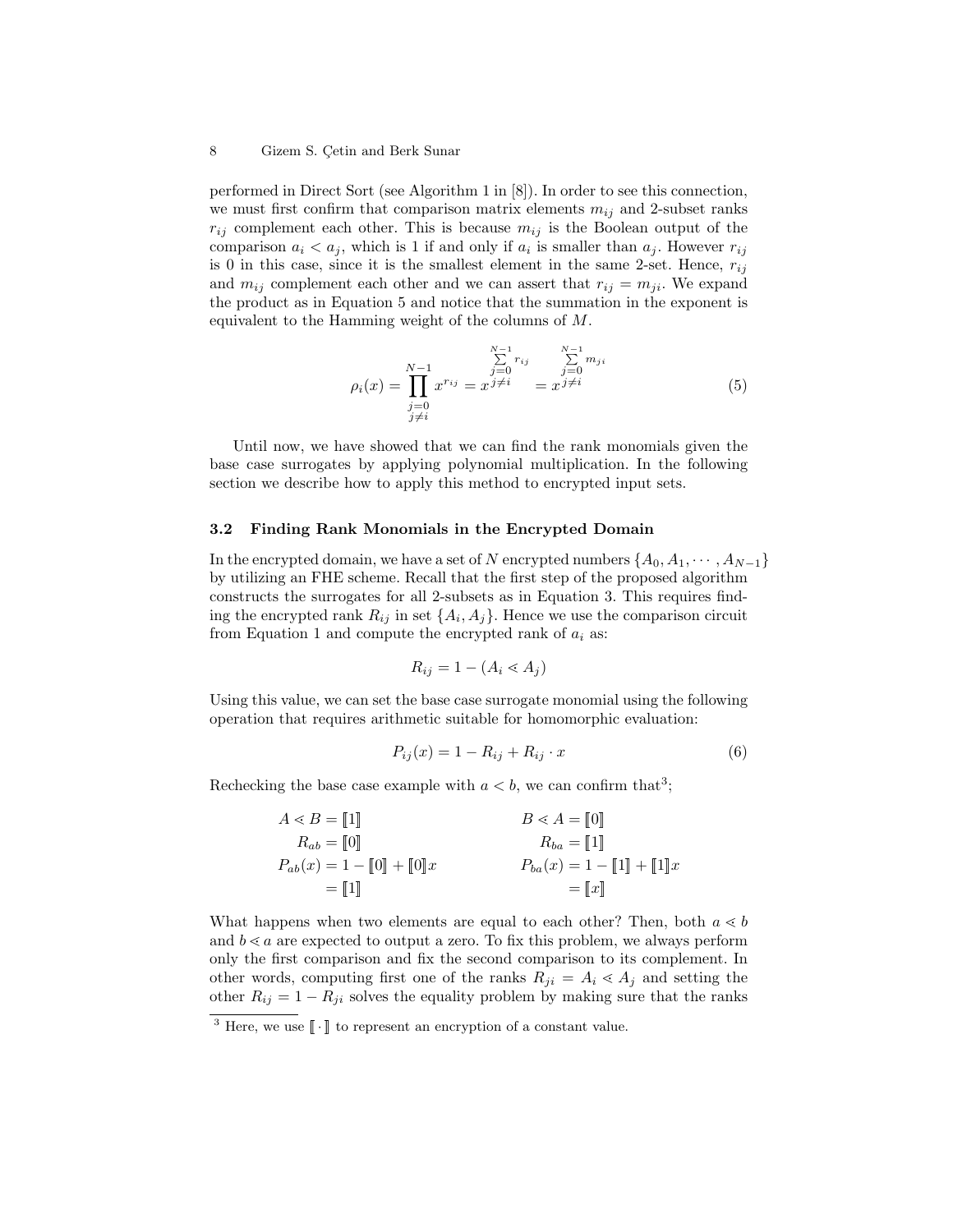always complement each other. Thereby, we also avoid redundant homomorphic comparisons. Note that, in [8], only the upper half of the comparison matrix M is computed and the lower half entries are set as the complements. This is identical to computing  $R_{ij}$  for half of the element pairs.

The next step is to compute the final rank monomials by using Equation 4. This operation which only includes polynomial multiplication, can simply be evaluated using homomorphic evaluations:

$$
P_i(x) = \prod_{\substack{j=0 \ j \neq i}}^{N-1} P_{ij}(x) \; .
$$

If we multiply each  $P_i$  with the corresponding input  $A_i$ , i.e. computing  $P_iA_i$ , we can place the element in the rank coefficient and since every rank  $r_i$  is exclusive to an element, each element will be placed in a distinct coefficient. Thus, we can have an output polynomial  $B$  with the ordered elements in its coefficients:

$$
B(x) = \sum_{i=0}^{N-1} A_i x^{r_i} = \sum_{j=0}^{N-1} B_j x^j
$$

where  $b_0 \leq b_1 \leq \cdots \leq b_{N-1}$ . The overall algorithm is summarized in Algorithm 1 with given encrypted input set and the set size  $N$ . In comparison to intricate Greedy Sort Algorithm given in Appendix C [8], the simplicity and elegance of Algorithm 1 makes it more favorable and convenient to implement and less troublesome to analyze. As we shall see in the next section, we also gain further in efficiency.

#### Algorithm 1 Polynomial Rank Sort  $\overline{I}$   $\overline{A}$   $\overline{A}$

| пприс: д. л                                          |
|------------------------------------------------------|
| Output: $B(x)$                                       |
| $B(x) \leftarrow 0$                                  |
| for all $A_i \in A$ do                               |
| for all $i > i$ do                                   |
| $M_{ij} \leftarrow A_i \triangleleft A_j$            |
| $M_{ii} \leftarrow 1 - M_{ii}$                       |
| end for                                              |
| $P_i(x) \leftarrow 1$                                |
| for all $i \neq i$ do                                |
| $P_i(x) \leftarrow P_i(x) \times (M_{ij} + M_{ji}x)$ |
| end for                                              |
| $B(x) \leftarrow B(x) + A_i \times P_i(x)$           |
| end for                                              |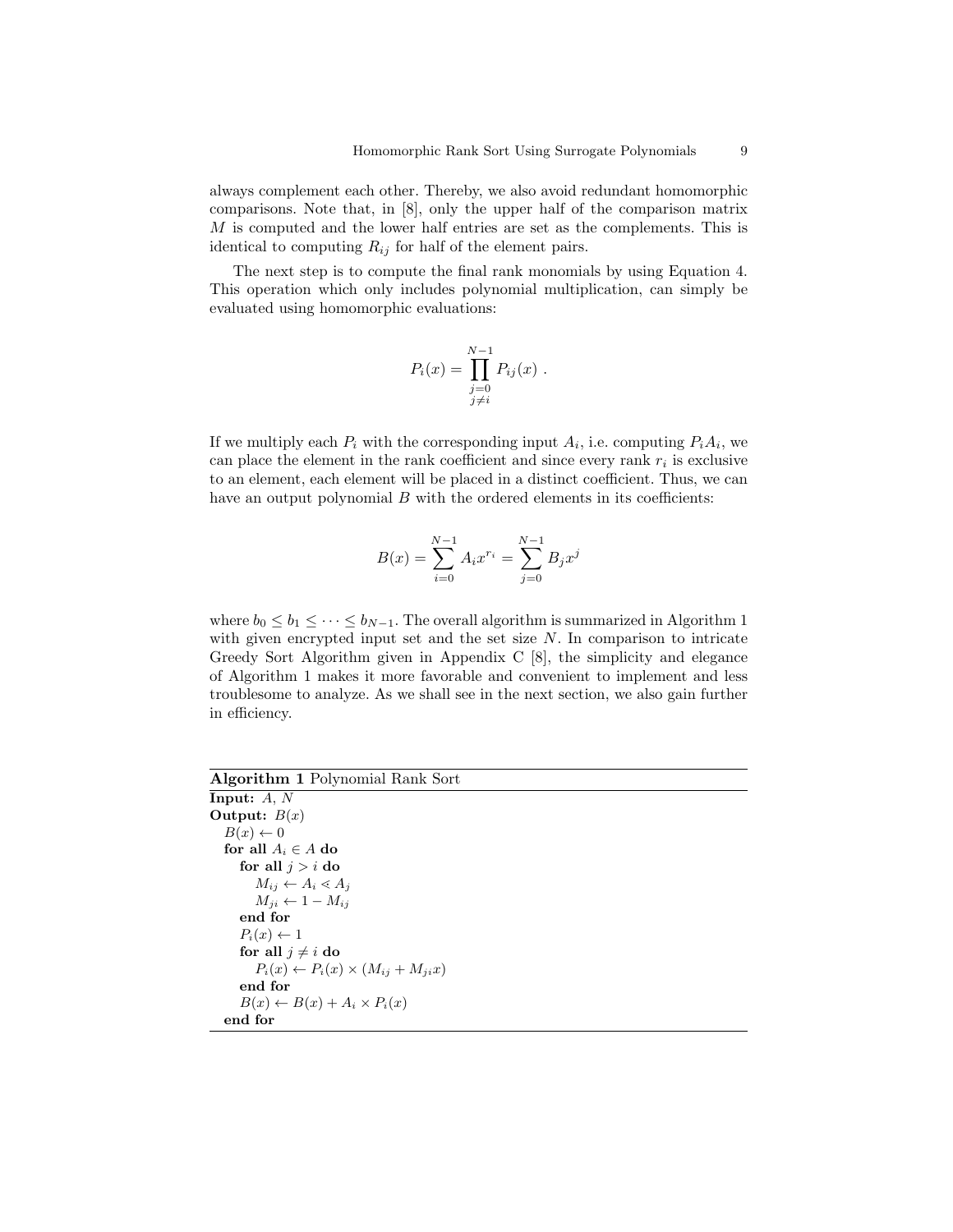#### 10 Gizem S. Çetin and Berk Sunar

Remark. To see the connection to Greedy Sort, note that the coefficients of the product polynomial are the binary place indicator  $\theta_{r,i}$  values:

$$
\rho_i(x) = \prod_{\substack{j=0 \ j \neq i}}^{N-1} \rho_{ij}(x) = \prod_{\substack{j=0 \ j \neq i}}^{N-1} (m_{i,j} + m_{j,i}x)
$$

$$
= \prod_{\substack{j=0 \ j \neq i}}^{N-1} m_{i,j} + \left[ \sum_{\substack{k=0 \ k \neq i}}^{N-1} m_{k,i} \prod_{\substack{j=0 \ j \neq i}}^{N-1} m_{i,j} \right] x
$$

$$
+ \cdots + \left[ \prod_{\substack{j=0 \ j \neq i}}^{N-1} m_{j,i} \right] x^{N-1} \tag{7}
$$

### 3.3 Comparison with the Previous Methods

All three algorithms work by computing the comparison matrix  $M$ . Since that is a mutual step for all of the methods, we disregard the cost of constructing M in this analysis. The rest of the operations can be summarized for each method in Table 1.

Table 1. Comparison of the proposed algorithm with the previous methods in terms of number of ciphertext multiplications, multiplicative depth and output size.

|                               | Naïve Greedy          | Direct                  | <b>Our Proposed</b><br>Method |
|-------------------------------|-----------------------|-------------------------|-------------------------------|
| Ciphertext<br>Multiplications | $\mathcal{O}(2^N)$    | $\mathcal{O}(N \log N)$ | $\mathcal{O}(N)$              |
| Multiplicative<br>Depth       | $\mathcal{O}(\log N)$ | $\mathcal{O}(\log N)$   | $\mathcal{O}(\log N)$         |

The Naïve Greedy implements the Greedy Sort in a straightforward manner, hence the multiplications can be counted in the  $\theta_{r,i}$  computations. In order to find the binary place indicators for an arbitrary element  $X_i$ , we need to compute  $\theta_{0,i}, \theta_{1,i}, \cdots, \theta_{N-1,i}$  as in Equation 2 with each one contributing

$$
\sum_{k=0}^{N-1} {N-1 \choose k} = 2^{N-1}
$$

multiplications.

Direct Sort has two steps that involve ciphertext multiplications: summation of columns of  $M$  and equality check of the rank values. The first is computed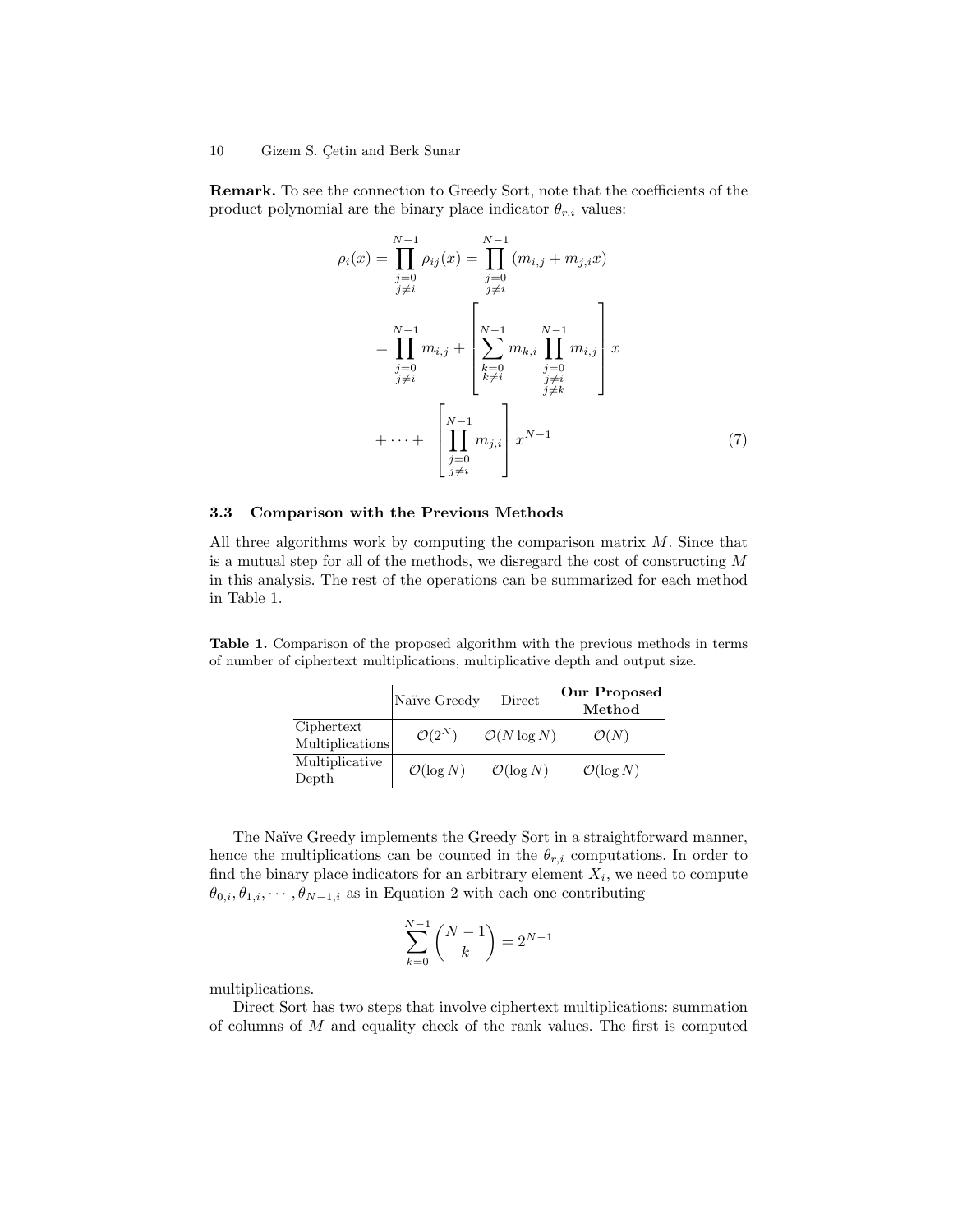by using a Wallace Tree of N bits for each column. The latter is computed by using the bit-wise equality check circuit for  $\log N$  bits for each possible rank, i.e. N times. Therefore, total number of multiplications to find the rank of one element becomes  $\mathcal{O}(\log N) + \mathcal{O}(N \log N)$ .

Instead, our proposed method requires only a product of  $N-1$  ciphertexts, in order to find a single rank.

## 4 Batching Input Elements

In this section, we describe how to pack input elements in the plaintexts to evaluate parallel comparisons in the message slots. All previously mentioned sorting algorithms require  $\frac{N^2-N}{2}$  comparisons. By enabling batching, we can reduce it to  $N/2$ . Finding the rank monomial of one element requires  $N-2$ ciphertext multiplications, thus finding all rank monomials requires  $N(N-2)$ multiplications. We also reduce this number to  $N-2$  with batching. Finally, when we encrypt the input elements, instead of having  $Nk$  encryptions, we only have k encryptions when batching is used, where k is the bit-length of the input elements. As a result, we have both a memory and performance gain with a factor of N. However, there is an additional cost of key switching that we need to perform after each rotation. This operation also increases the noise in the ciphertext, thus we try to limit the number of rotations.

For our application, we use the plaintext modulus  $p = 2$ . Choosing  $\Phi_m$  with  $m|2^d - 1$ , we utilize  $\ell$  message slots defined over  $\mathbb{F}_{2^d}$ . Next we choose a  $g \in$  $(\mathbb{Z}/m\mathbb{Z})^*$  with order  $\ell$ . We fix the first factor  $F_1(X)$  and reorder the rest of the factors so that the permutation given by  $\kappa_g$  is a cyclic shift to the left. There is an isomorphism in between the different slot fields, hence we define a mapping in between  $\mathbb{L}_1$  and  $\mathbb{L}_i$  for each *i*:

$$
\psi_i : \begin{cases} \mathbb{L}_1 \longmapsto \mathbb{L}_i \\ X \longmapsto X^{g^{(1-i)}} \mod \ell \\ \end{cases} \mod F_i(X)
$$

Using this mapping we transfer the input elements from  $\mathbb{L}_1$  to  $\mathbb{L}_i$  and pack them as follows

$$
\alpha = \text{CRT}^{-1}\left(\langle \psi_1(\alpha_1), \psi_2(\alpha_2), \cdots, \psi_\ell(\alpha_\ell) \rangle\right)
$$

and rotate the slots by computing the automorphism  $\gamma = \kappa_g(\alpha)$ .

$$
CRT(\gamma) = \langle \kappa_g \left( \psi_2 \left( \alpha_2 \right) \right), \kappa_g \left( \psi_3 \left( \alpha_3 \right) \right), \cdots, \kappa_g \left( \psi_\ell \left( \alpha_\ell \right) \right), \kappa_g \left( \psi_1 \left( \alpha_1 \right) \right) \rangle
$$

Using the inverse of the above mappings  $\psi_i^{-1}$ , we can retrieve the original message contents after computing  $CRT(\gamma)$ :

$$
\left\langle \psi_1^{-1} \left( \kappa_g \left( \psi_2 \left( \alpha_2 \right) \right) \right), \cdots, \psi_\ell^{-1} \left( \kappa_g \left( \psi_1 \left( \alpha_1 \right) \right) \right) \right\rangle = \left\langle \alpha_2, \cdots, \alpha_1 \right\rangle \; .
$$

Note that, performing a cyclic shift of  $j$  is the same as rotating the slots  $j$  times, in other words it is equivalent to computing  $\kappa_{g}$ . We also define two helpful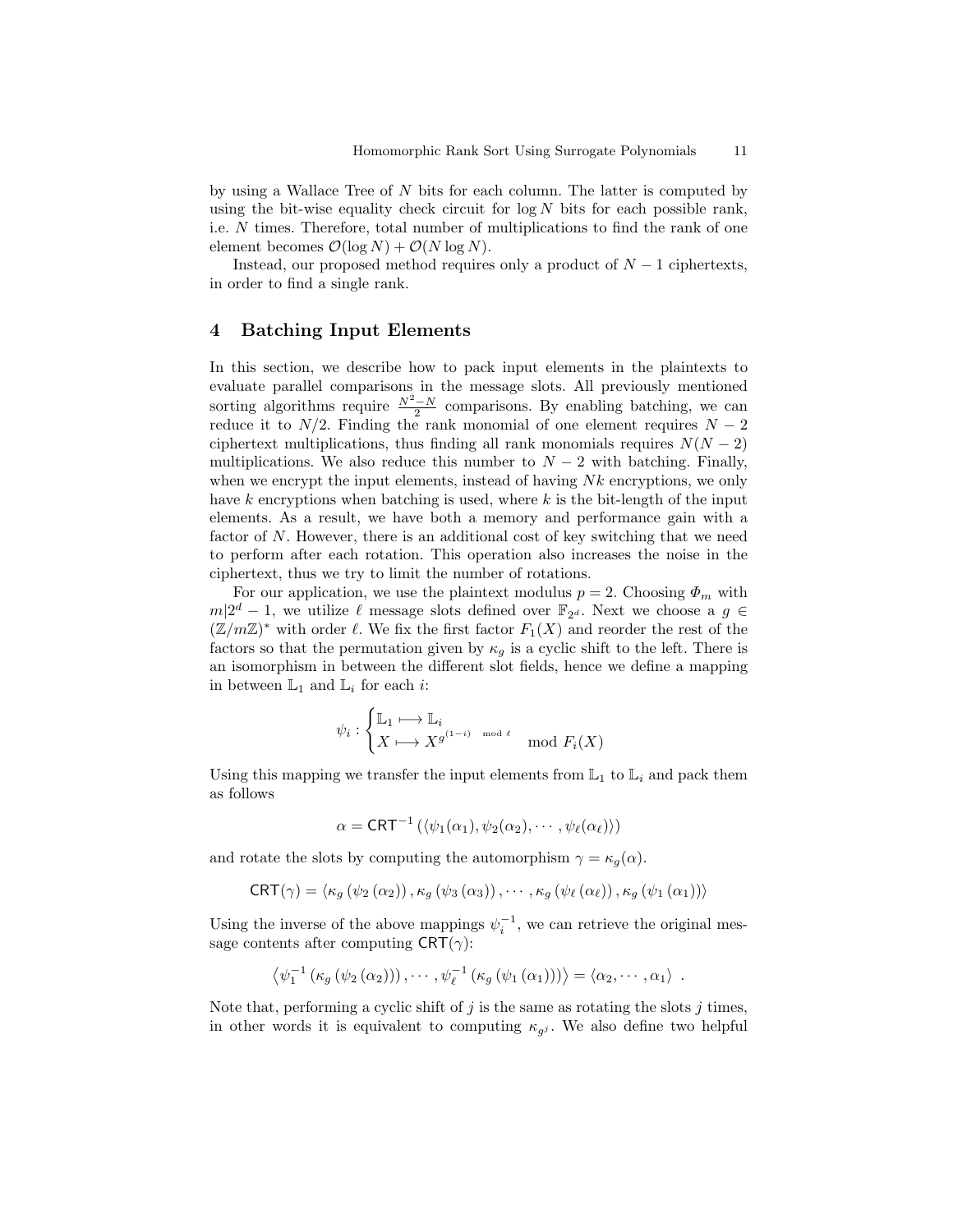#### 12 Gizem S. Cetin and Berk Sunar

basic operations to clear out a slot content and to select a slot content. Both can be performed with a logical AND operation by defining a bit-mask vector. If we want to clear the data in the i<sup>th</sup> slot, we create a vector  $\zeta$  with  $\zeta_i = 0$ and  $\zeta_j = 1$  for all  $j \neq i$  and use its batched polynomial, i.e.  $\zeta = \text{CRT}^{-1}(\zeta)$ , to perform a logical AND with the input. Similarly, if we want to select the data in the i<sup>th</sup> slot, we create a vector  $\sigma$  with  $\sigma_i = 1$  and  $\sigma_j = 0$  for all  $j \neq i$ , batch it  $\sigma = \text{CRT}^{-1}(\sigma)$  and multiply it with the input.

$$
CRT(\alpha \times \zeta) = \langle \alpha_1, \cdots, \alpha_{i-1}, 0, \alpha_{i+1}, \cdots, \alpha_{\ell-1} \rangle
$$
  
CRT( $\alpha \times \sigma$ ) = \langle 0, \cdots, 0, \alpha\_i, 0, \cdots, 0 \rangle

Going back to our sorting algorithm, initially we have a set of  $k$ -bit elements  ${a_0, a_1, \cdots, a_{N-1}}$ . We declare a vector for each bit,

$$
\alpha_0 = \langle a_{0,0}, a_{1,0}, \cdots, a_{N-1,0} \rangle
$$
  
\n
$$
\alpha_1 = \langle a_{0,1}, a_{1,1}, \cdots, a_{N-1,1} \rangle
$$
  
\n
$$
\vdots
$$
  
\n
$$
\alpha_{k-1} = \langle a_{0,k-1}, a_{1,k-1}, \cdots, a_{N-1,k-1} \rangle
$$

where the  $i<sup>th</sup>$  slot is reserved for the  $i<sup>th</sup>$  element. Hence, each plaintext corresponding to a bit is batched, i.e.  $\alpha_j = \text{CRT}^{-1}(\alpha_j)$ , for  $j = 0, \dots, k - 1$ . Note that, we do not need to apply the mapping  $\psi_i$  before batching, when the slot content is an integer. Hence a vector  $\alpha$  can be viewed as holding different elements in each slot as,

$$
\boldsymbol{\alpha}=\langle a_0, a_1, \cdots, a_{N-1}\rangle
$$

for simplicity. Then,  $\alpha = \text{CRT}^{-1}(\alpha)$  is the batched plaintext with each element in a separate slot. The first step in Algorithm 1 is computing the comparisons  $M_{ij} = A_i \ll A_j$  for all  $i < j$ . To this end, we apply rotation and obtain the following vectors:

$$
\gamma_0 = \langle a_0, a_1, \cdots, a_{N-2}, a_{N-1} \rangle
$$
  
\n
$$
\gamma_1 = \langle a_1, a_2, \cdots, a_{N-1}, a_0 \rangle
$$
  
\n
$$
\gamma_2 = \langle a_2, a_3, \cdots, a_0, a_1 \rangle
$$
  
\n
$$
\vdots
$$
  
\n
$$
\gamma_{\lfloor \frac{N}{2} \rfloor} = \langle a_{\lfloor \frac{N}{2} \rfloor}, a_{\lfloor \frac{N}{2} \rfloor+1}, \cdots, a_{\lfloor \frac{N}{2} \rfloor-2}, a_{\lfloor \frac{N}{2} \rfloor-1} \rangle
$$

by deploying the cyclic shift as  $\gamma_i = \kappa_{g^i}(\alpha)$ . We clear second half of the last vector when N is even, i.e. clear slot contents of  $\gamma_{\frac{N}{2}}$  in the range  $\left[\frac{N}{2}, \cdots, N-1\right]$ . This is due to the fact that we need exactly  $\frac{N(N-1)}{2}$  comparisons. By aligning the elements as above, we can perform parallel comparisons of  $M_{ij} = A_i \ll A_j$  for  $0 \lt j - i \leq \left\lfloor \frac{N}{2} \right\rfloor$  and  $M_{ji} = A_j \lt A_i$  where  $j - i > \left\lfloor \frac{N}{2} \right\rfloor$  by executing the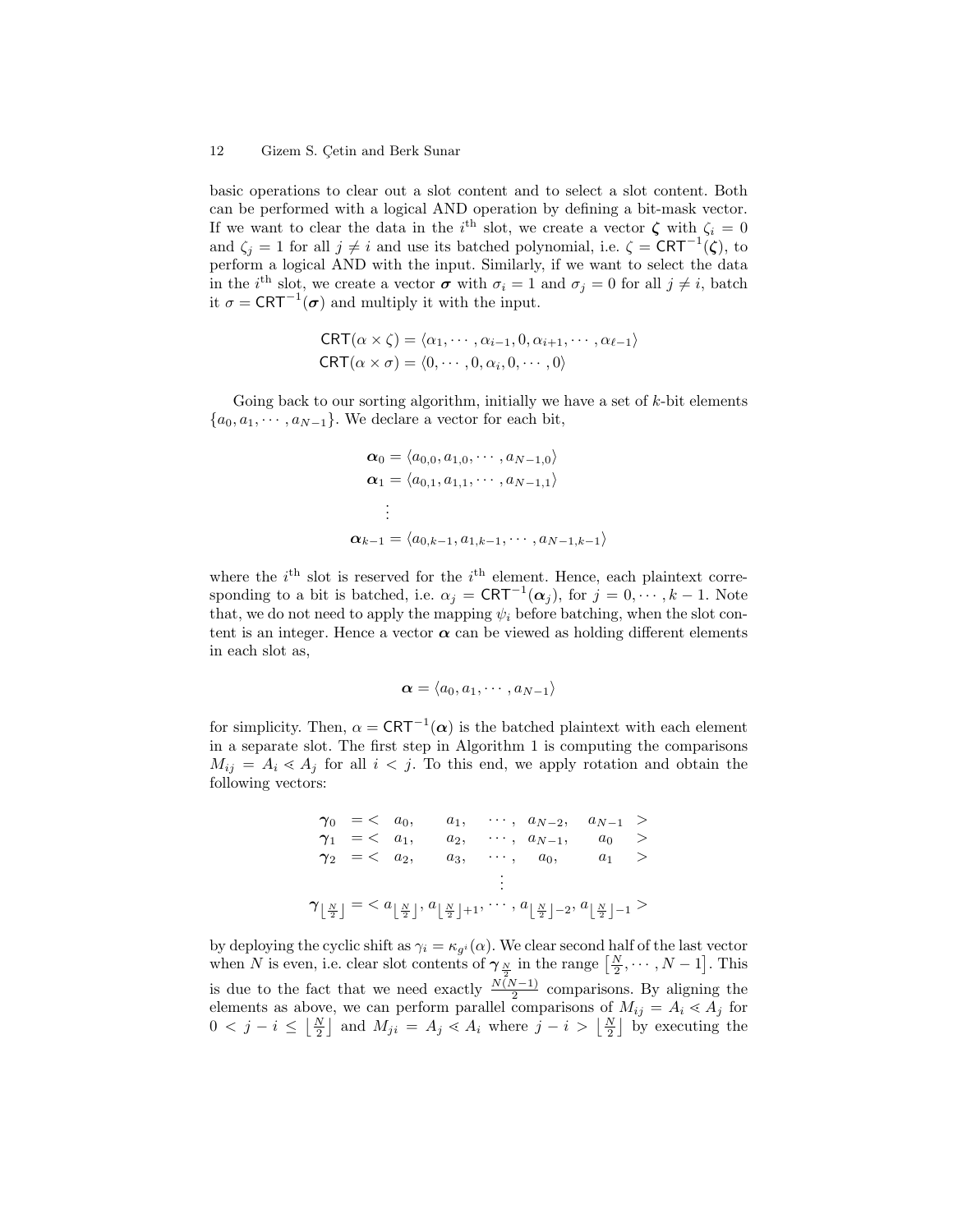comparison circuit as;

$$
\mu_1 = \gamma_0 \ll \gamma_1
$$
\n
$$
\mu_1 = \langle a_0 \ll a_1, \cdots, a_{N-2} \ll a_{N-1}, a_{N-1} \ll a_0 \rangle
$$
\n
$$
\mu_2 = \gamma_0 \ll \gamma_2
$$
\n
$$
\mu_2 = \langle a_0 \ll a_2, \cdots, a_{N-2} \ll a_0, a_{N-1} \ll a_1 \rangle
$$
\n
$$
\vdots
$$
\n
$$
\mu_t = \gamma_0 \ll \gamma_{\lfloor \frac{N}{2} \rfloor}
$$
\n
$$
\mu_t = \begin{cases}\n\langle a_0 \ll a_{\frac{N-1}{2}}, \cdots, a_{N-2} \ll a_{\frac{N-1}{2}-2}, a_{N-1} \ll a_{\frac{N-1}{2}-1} \rangle, \text{if } N \text{ is odd,} \\
\langle a_0 \ll a_{\frac{N}{2}}, \cdots, a_{\frac{N}{2}-1} \ll a_{N-1}, 0, \cdots, 0 \rangle, \text{if } N \text{ is even.}\n\end{cases}
$$

Their complements are  $\bar{\mu}_i = 1 - \mu_i$  for  $i = 1, \dots, t$ . By rotating each complement *i* times to the right, we successfully align all  $M_{ij}$  values with only  $N/2$ comparisons and N rotations in total. It is important to remark that even though rotation operation by itself is not expensive it is followed by a key switching operation which is both costly and increasing the noise. Therefore the rotation is not completely free. We define  $\nu_i$ s as follows:

$$
\mu_{i} = \langle m_{0,i}, m_{0,i+1}, \cdots, m_{N-1,i-1} \rangle \n\bar{\mu}_{i} = 1 - \mu_{i} \n\bar{\mu}_{i} = \langle m_{i,0}, m_{i+1,0}, \cdots, m_{i-1,N-1} \rangle \n\nu_{i} = \kappa_{g^{-i}} (\mu_{i}) \n\nu_{i} = \langle m_{0,N-i}, m_{1,N-i+1}, \cdots, m_{i-1,N-1}, m_{i,0}, m_{i+1,0}, \cdots m_{N-1,N-i-1} \rangle \n\bar{\nu}_{i} = 1 - \nu_{i}, \qquad \text{for } i = 1, \cdots, t.
$$

The vectors,  $\mu_1, \dots, \mu_t, \nu_1, \dots, \nu_t$  hold all comparison values  $m_{i,j}$  for  $i \neq j$ in the  $(i + 1)$ <sup>th</sup> slot and  $\bar{\mu}_1, \dots, \bar{\nu}_1, \dots$  hold their complements, i.e.  $m_{j,i} =$  $1 - m_{i,j}$  in the same slot. Next step of the algorithm is computing the product  $1 - m_{i,j}$  in the same slot. Next step of the algorithm is computing the product  $\prod_{i \neq j} (M_{ij} + M_{ji}x)$ . For multiplication with constant x, we batch an x in each slot and multiply with the complement vectors  $\bar{\mu}_i$  and  $\bar{\nu}_i$ . However, we first need to apply the mapping  $\Psi_i$  that is defined in the beginning of this section.

$$
\chi = \langle \psi_1(x), \psi_2(x), \cdots, \psi_{N-1}(x) \rangle
$$
 and  $\chi = \text{CRT}^{-1}(\chi)$ 

Next, we define the surrogates in the parallel slots as

$$
\varphi_i = \mu_i + \chi \bar{\mu}_i
$$
  
\n
$$
\varphi_{t+i} = \nu_i + \chi \bar{\nu}_i, \qquad \text{for } i = 1, \cdots, t.
$$

Finally, the last step is computing the product of the surrogates to find the rank monomials. We write

$$
\varphi = \prod_{i=1}^{2t} \varphi_i
$$
  

$$
\varphi = \langle \psi_1(\rho_1), \psi_2(\rho_2), \cdots, \psi_{N-1}(\rho_{N-1}) \rangle
$$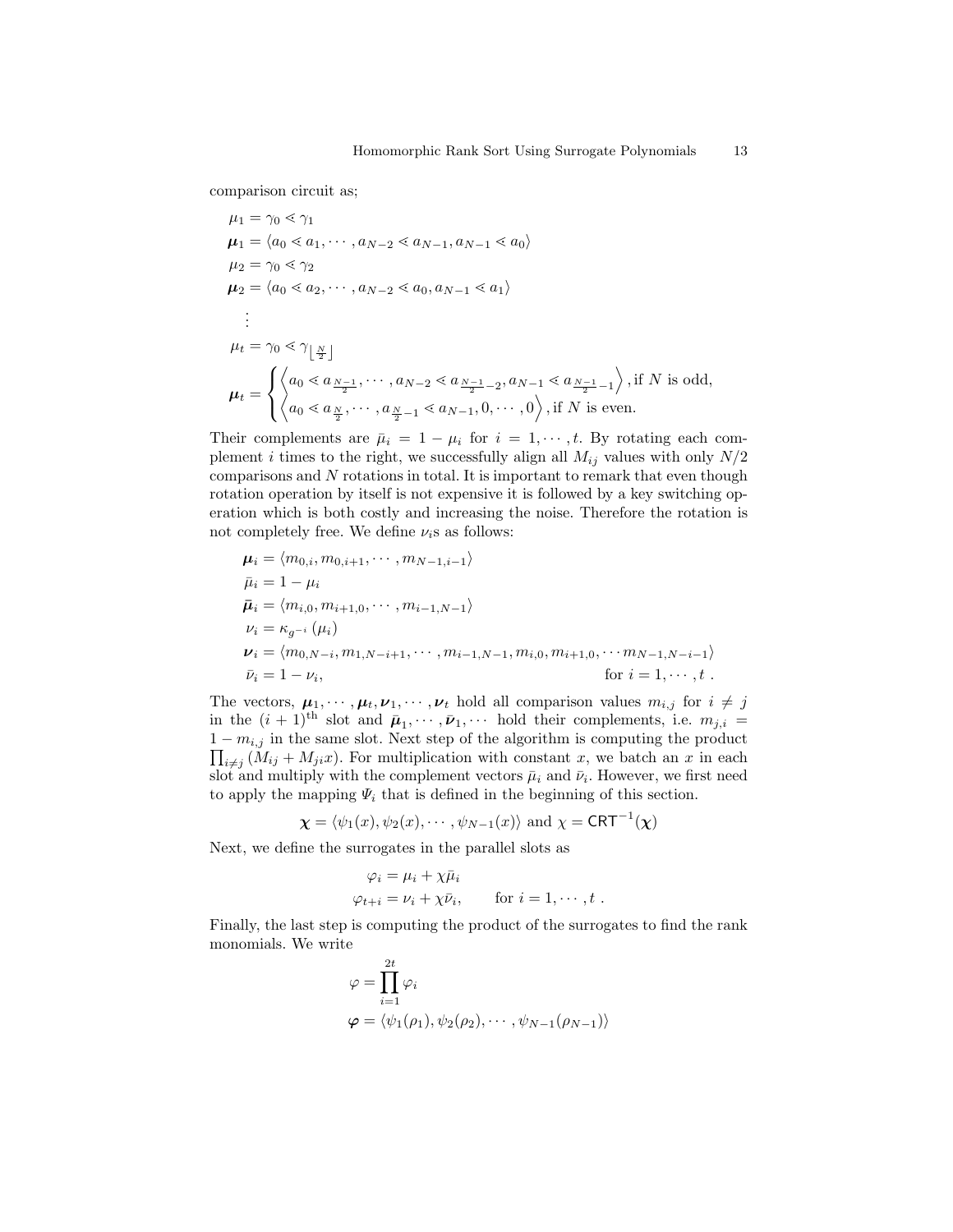#### 14 Gizem S. Çetin and Berk Sunar

where  $\rho_i$ s are the rank monomials of the input elements. The final rotation is performed so that all rank monomials can be summed in the first message slot.

$$
\beta = \sigma_i \sum_{i=0}^{N-1} \kappa_{g^i}(\varphi)
$$

$$
\beta = \langle b, 0, \dots, 0 \rangle
$$

We have the sorted polynomial  $b = \sum_{i=0}^{N-1} \rho_i \in \mathbb{L}_1$  in the first message slot.

We give a breakdown of the bandwidth and bottleneck operations in homomorphic evaluation of Polynomial Rank Sort to compare batching with no batching in the Table 2. The cost of a key switching operation depends on the underlying FHE scheme, however it is similar to the relinerization technique and mostly requires  $\log q$  multiplications in  $\mathbb{A}_q$ . A single k-bit comparison circuit requires  $k$  ciphertext multiplications. Therefore, the cost of the key switching can exceed the  $N^2$  comparisons, especially with large q. In that case, batching may not be preferable. On the other hand, some new schemes such as GSW [19] and F-NTRU [11] may need to compute  $\log q$  multiplications in  $\mathbb{A}_q$  for a single ciphertext multiplication. In that case, batching would perform better since the cost of key switching is same as a single ciphertext multiplication.

Table 2. A comparison of the storage and computation with and without batching.

|             | Inputs      | Comparisons   | Key<br>Switching | Multiplications | Outputs |
|-------------|-------------|---------------|------------------|-----------------|---------|
| No Batching | kN          | $N^2-N$       |                  | $N^2-2N$        | k,      |
| Batching    | $_{\kappa}$ | $\frac{N}{2}$ | 2N               | $N-2$           | κ       |

### 4.1 Choosing m and d

In most recent FHE schemes, the security parameter heavily depends on the degree of  $\mathbb{A}_q$ , i.e.  $\phi(m)$  and it is usually a large number. For instance, in the homomorphic evaluation of AES [18],  $(m, d) = (11441, 48)$  is given as an example for a circuit of depth 10. This choice of m and d utilizes  $\ell = 224$  message slots. In that scenario,  $d$  is chosen to be a multiple of 8 because of the underlying algebra of AES operations. In our case, the only restrictions are:

- 1. The output of the algorithm is an  $N-1$  degree polynomial, hence we need  $d > N$ .
- 2. There must be at least N message slots, thus  $\ell \geq N$ .
- 3. The depth of the circuit is  $\log(N) + \log(k) + 1$  when sorting k-bit numbers.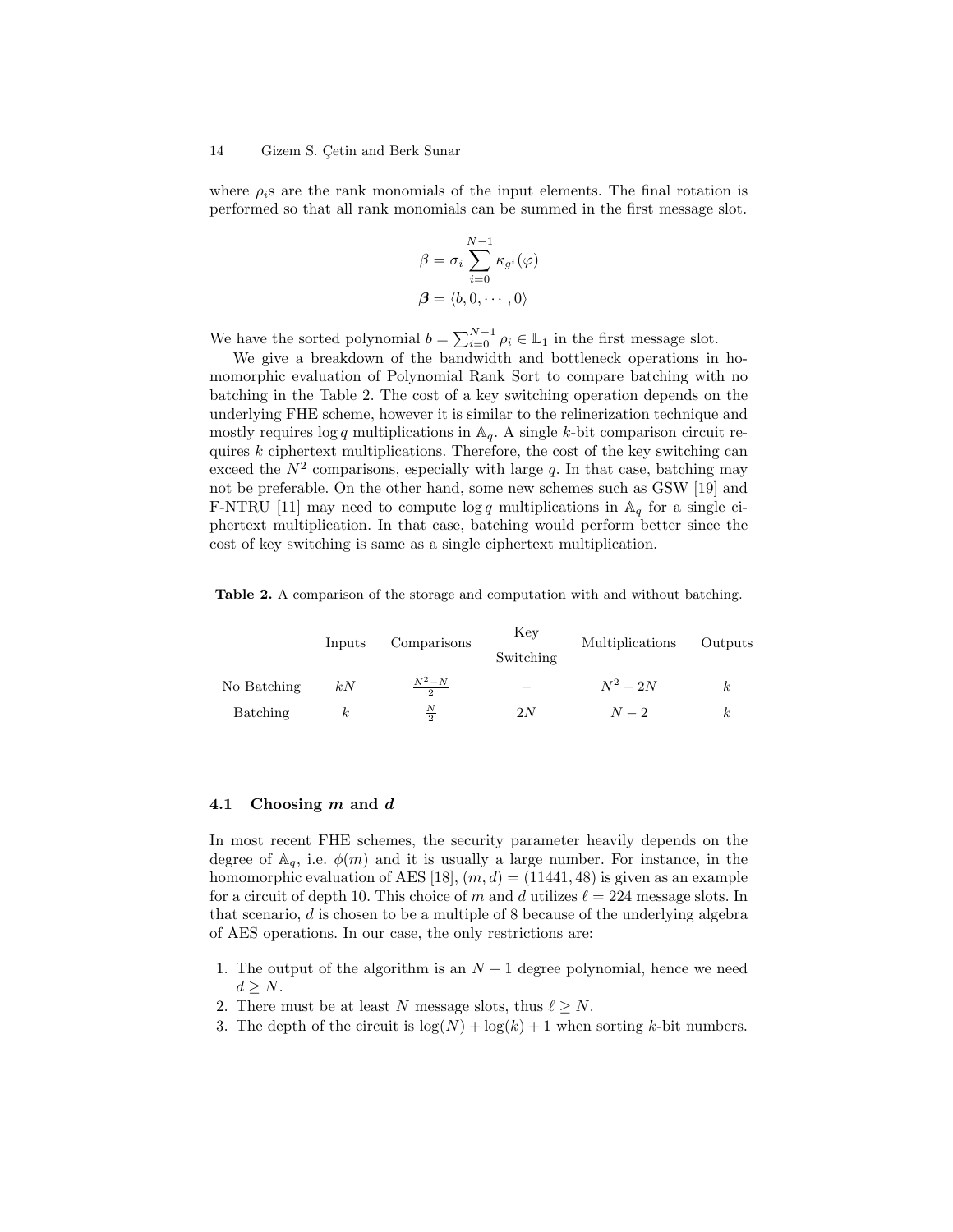Thus the parameters depend on the number of elements N. We also have  $m|2^d-1$ and  $\ell = \phi(m)/d$  by definition. For example, when  $N \leq 28$ , we can use  $m = 16385$ and  $d = 28$  with ring degree  $\phi(m) = 12544$  and  $\ell = 448$  message slots. This means that, we can sort  $\ell/N = 16$  sets in parallel.

# 5 Conclusion

In conclusion, our proposed method Polynomial Rank Sort performs significantly better than previous algorithms and provides a depth and cost-optimized circuit for homomorphic sorting. It reduces the number of ciphertext multiplications to  $\mathcal{O}(N^2)$  for sorting an array of N elements without packing. Furthermore, it is a refined algorithm suitable for parallelization. When batching is enabled, we sort the whole list with only  $N/2$  comparisons and following with only N multiplications. Proposed batching method also reduce the data size from  $kN$  to  $N$  where  $k$  is the bit-length of the input elements. However it requires costly key switching operation in exchange. All of our proposed homomorphic algorithms are generic and can be used with the recent FHE schemes. The performance gain however depends on the choice of the scheme and the trade-off between the cost of key switching and ciphertext multiplication.

# 6 Acknowledgment

This work was supported by the US National Science Foundation CNS Award #1561536.

### References

- 1. Brakerski, Z.: Fully homomorphic encryption without modulus switching from classical gapSVP. IACR Cryptology ePrint Archive 2012, 78 (2012)
- 2. Brakerski, Z., Gentry, C., Vaikuntanathan, V.: Fully homomorphic encryption without bootstrapping. Electronic Colloquium on Computational Complexity (ECCC) 18, 111 (2011)
- 3. Brakerski, Z., Gentry, C., Vaikuntanathan, V.: (leveled) fully homomorphic encryption without bootstrapping. In: Proceedings of the 3rd Innovations in Theoretical Computer Science Conference. pp. 309–325. ACM (2012)
- 4. Brakerski, Z., Vaikuntanathan, V.: Efficient fully homomorphic encryption from (standard) LWE. In: Ostrovsky, R. (ed.) FOCS. pp. 97–106. IEEE (2011)
- 5. Brakerski, Z., Vaikuntanathan, V.: Fully homomorphic encryption from ring-LWE and security for key dependent messages. In: Rogaway, P. (ed.) CRYPTO. Lecture Notes in Computer Science, vol. 6841, pp. 505–524. Springer (2011)
- 6. Brakerski, Z., Vaikuntanathan, V.: Fully homomorphic encryption from ring-lwe and security for key dependent messages. In: Advances in Cryptology–CRYPTO 2011, pp. 505–524. Springer (2011)
- 7. Brakerski, Z., Vaikuntanathan, V.: Efficient fully homomorphic encryption from (standard) lwe. SIAM Journal on Computing 43(2), 831–871 (2014)